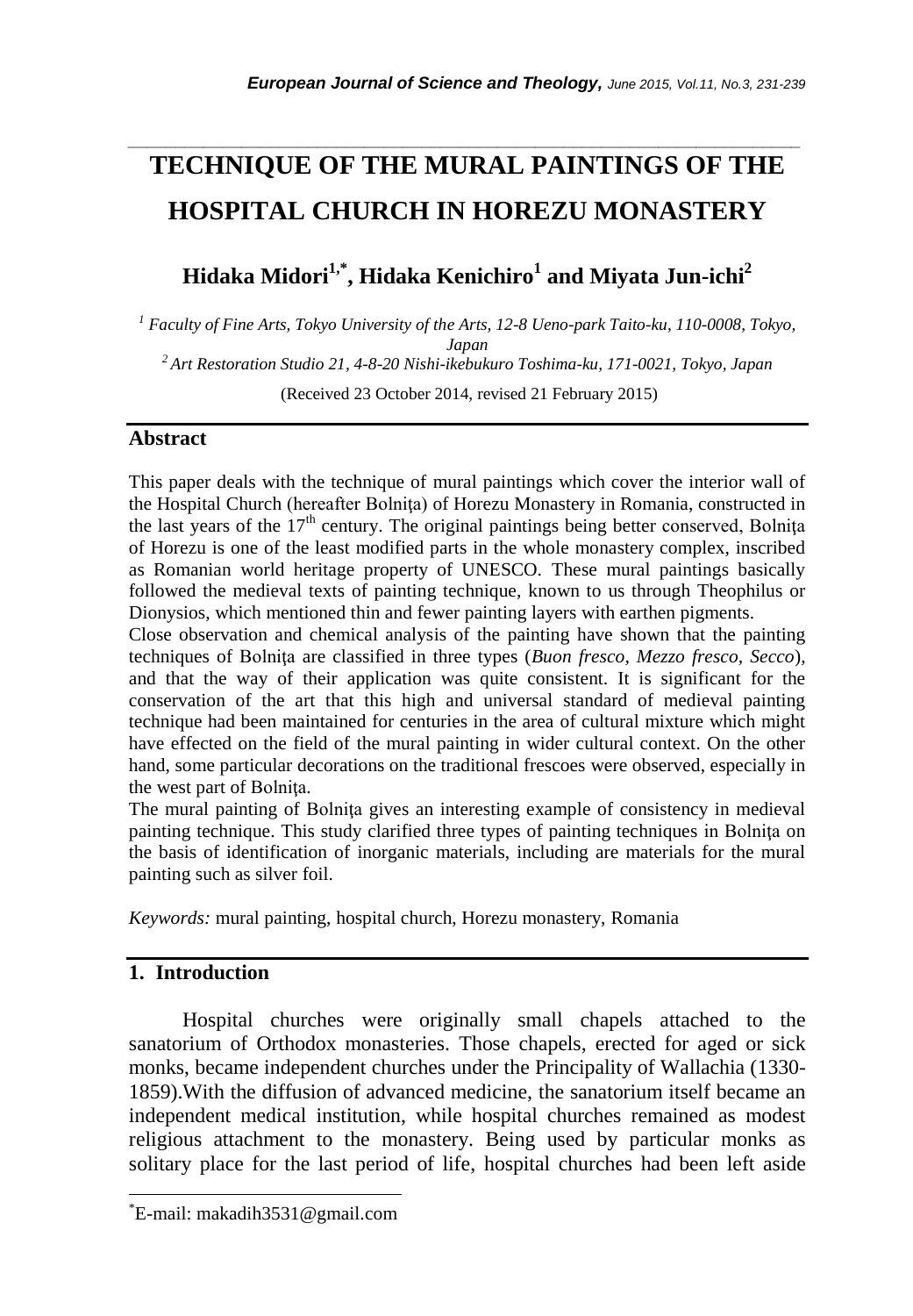from occasional renovations or decorative interventions in later periods. As consequence, their original paintings by chance were preserved well and Bolnita of Horezu is an outstanding example of such quiet history (Figure 1).



**Figure1.** (a) Horezu hospital church and (b) its ground plan where  $(1)$  is the porch,  $(2)$  is the naos and (3) is the altar.

The entire interior surface of Bolnita was decorated with a series of mural paintings which, on the basis of painting technique, can be classified into three groups: *Buonfresco,* the pigment was diluted into water and applied on mortar before its drying; *Mezzofresco,* the pigment was mixed with slaked lime and diluted into lime water and applied on either wet or dried wall; and *Secco,* the pigment was mixed with binding media, watered in diluent and applied on dried wall. Although these three types of painting techniques have long been known among painters, scientific studies and relevant analytical information have been quite limited, especially relating to the distinction of those three techniques in examples of mural paintings during late-medieval era in Balkan.

This study aims at clarifying scientific difference between these three painting techniques, and analyzing inorganic materials used for mural paintings in Bolniţa. On the basis of chronological and historical studies of art, this study has been developed to the wider comparative research of survey and chemical analysis of inorganic materials, including five hospital churches (Cozia, Polovragi, Bistrita, Ostrov, Brâncoveni) and seven other churches constructed under Wallachian rule.

## **2. Research methodology**

*Buon fresco*, *Mezzo fresco* and *Secco* have long been known as common techniques shared by painters since Medieval times, scientific studies and relevant analytical information have been limited. This study aims at describing the difference of these three traditional techniques on the basis of chemical analysis.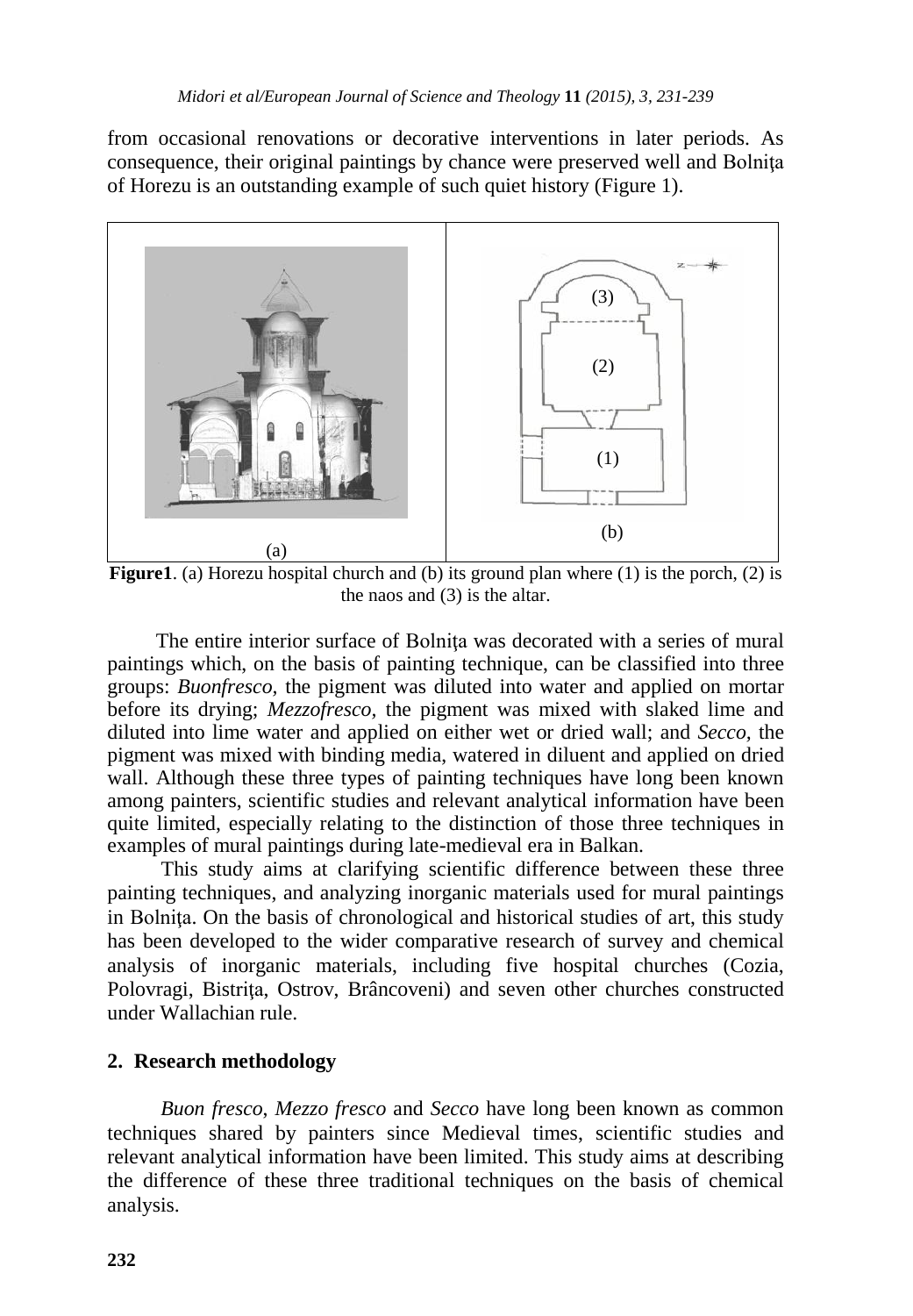|     |                  |                  |                   | <b>Sampling</b> | <b>Sampling</b> | Notes/results of analysis                                                                             |
|-----|------------------|------------------|-------------------|-----------------|-----------------|-------------------------------------------------------------------------------------------------------|
| No. | Sample           | <b>Monastery</b> | Church            | dates           | point           | (listed from deeper layer)                                                                            |
| 1.  | H1B              |                  |                   |                 |                 | blue of sky/azurite on carbon black                                                                   |
| 2.  | H2G              |                  |                   |                 | south wall      | green of ground/terraverde on iron-oxide-                                                             |
|     |                  |                  |                   |                 |                 | red                                                                                                   |
| 3.  | H <sub>2</sub> A |                  |                   | 2011/07/27      | west wall       | black of votive family's cloth/yellow ochre,<br>minium + iron-oxide-red, silver foil, carbon          |
|     |                  |                  |                   |                 |                 | black, silver foil, carbon black                                                                      |
| 4.  | H2B              |                  |                   |                 |                 | blue of decorative pattern/smalt                                                                      |
| 5.  | H3B              |                  |                   |                 | north wall      | blue of decorative pattern/smalt                                                                      |
| 6.  | H1W              |                  |                   | 2012/03/15      |                 | black of votive family's cloth/yellow ochre,<br>minium + iron-oxide-red, silver foil, carbon<br>black |
| 7.  | H2W              |                  |                   |                 |                 | black of inscription frame/yellow ochre,<br>minium + iron-oxide-red, silver foil, carbon<br>black     |
| 8.  | H3W              |                  |                   |                 | west wall       | white of inscription frame/iron-oxide-red                                                             |
| 9.  | H <sub>4</sub> W | Horezu           | Hospital          |                 |                 | gray of inscription frame/yellow ochre,<br>minium + iron-oxide-red, silver foil, carbon<br>black      |
| 10. | H5W              |                  |                   |                 |                 | green of ground/yellow ochre + carbon<br>black                                                        |
| 11. | H1N              |                  |                   |                 | north wall      | black of saint's cloth/iron-oxide-red + little<br>cinnabar, minium                                    |
| 12. | H2N              |                  |                   |                 |                 | black of saint's cloth/iron-oxide-red + little<br>cinnabar, minium                                    |
| 13. | H1S              |                  |                   |                 |                 | gold of saint's cloth/yellow ochre, minium,<br>gold leaf                                              |
| 14. | H2S              |                  |                   |                 | south wall      | gold of star/carbon black, iron-oxide-red,<br>gold leaf                                               |
| 15. | H <sub>3</sub> S |                  |                   |                 |                 | green of saint's cloth/iron-oxide-red, azurite<br>+ malachite                                         |
| 16. | N1S              |                  |                   |                 |                 | gold of star/carbon black, iron-oxide-red,<br>gold leaf                                               |
| 1.  | C1S              |                  | Hospital          | 2012/03/17      | south wall      | green of ground/yellow ochre, carbon black,<br>terraverde                                             |
| 2.  | C2S              |                  |                   |                 |                 | yellow of shoes of saint/yellow ochre, lead-<br>tin-yellow + lime white                               |
| 3.  | C <sub>3</sub> S |                  |                   |                 |                 | red of ground/carbon black, iron-oxide-red<br>gold of aureola/yellow ochre, iron-oxide-               |
| 4.  | C4S              |                  |                   |                 |                 | .red + minium, gold leaf                                                                              |
| 5.  | C1W              | Cozia            |                   |                 | west wall       | gold of votive family's cloth/smalt + carbon<br>black, minium + lead-tin-yellow, gold leaf            |
| 6.  | C2W              |                  |                   |                 |                 | green of ground/terraverde or silicate                                                                |
| 7.  | C3W              |                  |                   |                 |                 | blue of sky/carbon black + smalt                                                                      |
| 8.  | C4W              |                  |                   |                 |                 | light green of founder's robe/lead-tin-<br>yellow + terraverde                                        |
| 9.  | C5W              |                  |                   |                 |                 | blue of founder's robe/terraverde, smalt                                                              |
| 10. | C6W              |                  |                   |                 |                 | gold of founder's cloth/terraverde, minium                                                            |
|     |                  |                  |                   |                 |                 | + lead-tin-yellow, gold leaf                                                                          |
| 1.  | N1S              | Horezu           | Saint<br>Apostles | 2011/07/27      | south wall      | blue of background/yellow ochre, carbon<br>black, smalt                                               |
| 2.  | N2S              |                  |                   |                 | north wall      | blue of decorative pattern/yellow ochre,<br>smalt                                                     |
| 1.  | O1W              | Polovragi        | Hospital          | 2012/03/19      | west wall       | yellow of saint's cloth/yellow ochre, lead-<br>tin-yellow                                             |
| 2.  | O2W              |                  |                   |                 |                 | yellow of saint's cloth/yellow ochre + lime<br>white                                                  |

**Table1.** Samples taken from original paintings.

Two preparatory works, on site and in laboratory, were conducted in order to understand better the scientific differences between these types of painting preparation: (i) detailed observations on site with 2D and 3D documentation of mural paintings of Bolniţa of Horezu and other comparison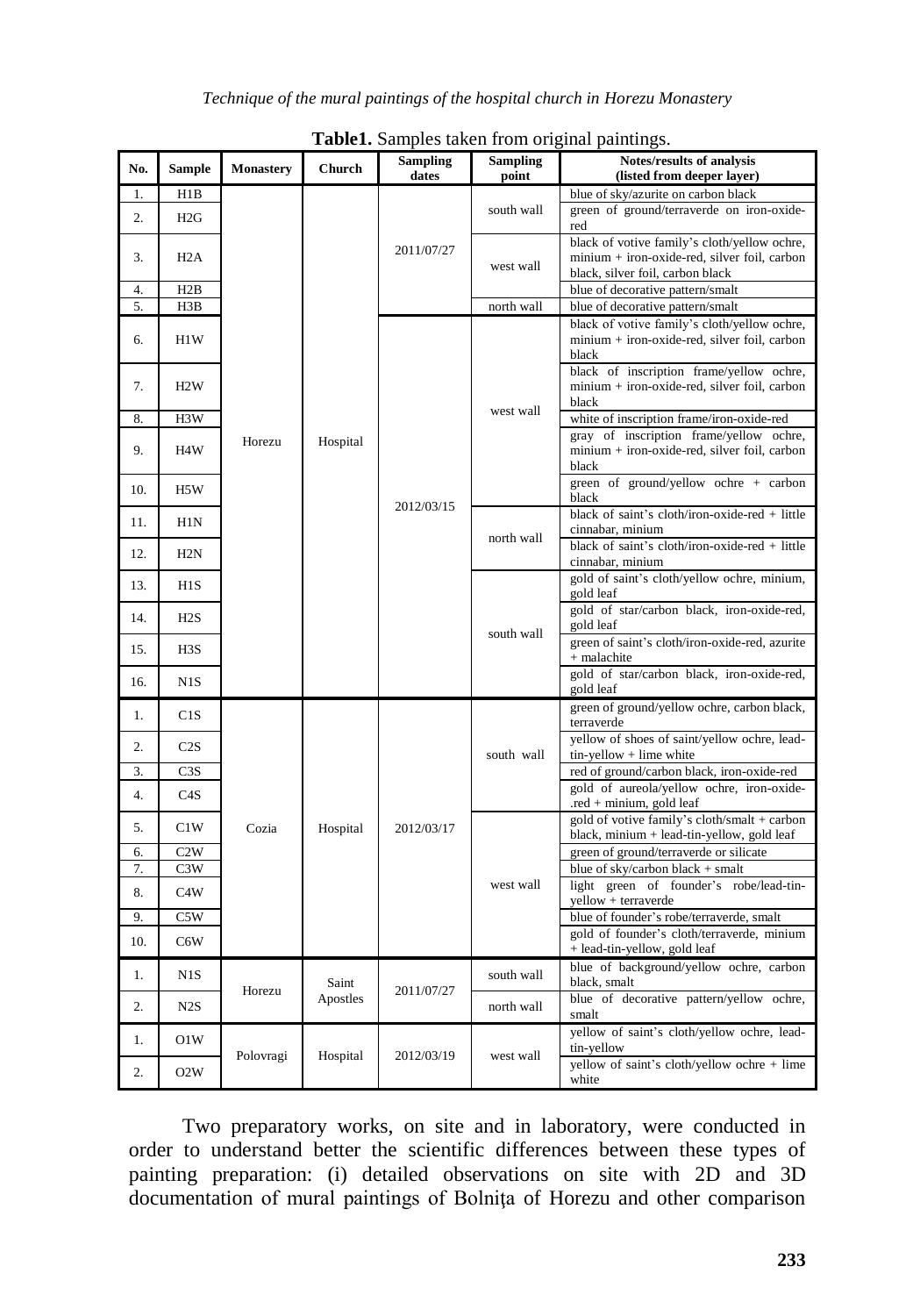churches were performed, and (ii) samples which hypothetically and approximately correspond in chemical composition to the three original techniques were prepared. The component ratios of calcium and pigment of these laboratory-made samples were compared with those of original samples.

In order to clarify the type of pigments and techniques applied in the original paintings, it was important to detect and identify the elements contained in the original samples by XRF (X-ray Fluorescence analyser) and EPMA (Electron Probe X-Ray Micro Analyzer). The latter (EPMA) gave the percentage of the elements contained in each layer of relevant techniques. Then, the chemical combination of identified elements was determined by XRD (X-ray Diffraction analyzer) and MDG (X-ray Micro Diffract Goniometer), which enabled to clarify the chemical compounds used as pigments in the original paintings. The SEM images gave precise data of elements distribution on each layer. Through the comparison with data obtained from laboratory-made samples, the original techniques can reasonably be classified into *Buon fresco*, *Mezzo fresco*, and *Secco*, by comparing SEM image data of the original with those of samples made by the head author.

The basis of this research was the following hypothesis: techniques were applied in the sequence of time, one after the other, and the overlapped layers certainly differ in calcium content, which may be effectively detected by EPMA.

|                |                  |                            | Paint                | <b>Notes</b>   |                                                  |
|----------------|------------------|----------------------------|----------------------|----------------|--------------------------------------------------|
| <b>Sample</b>  | <b>Technique</b> | Pigment                    | <b>Binder</b>        | <b>Diluent</b> |                                                  |
| T1             | buon-<br>fresco  | terraverde<br>burned ochre |                      | water          |                                                  |
| T <sub>2</sub> | mezzo-           | yellow ochre               | slaked lime          | lime water     | applied on wet mortar                            |
| T <sub>3</sub> | fresco           | lead-tin-yellow            |                      |                | applied on dried mortar                          |
| T4             |                  |                            | animal glue          |                | glue $10\%$                                      |
| T5             |                  |                            | casein+ammonia water | water          | casein: 28% ammonia water:<br>water = $1:10:0.2$ |
| T6             | secco            |                            | casein+slaked lime   |                | casein: slaked lime: water $=$<br>1:10:0.5       |
| T7             |                  |                            | casein+borax         |                | casein: borax: water = $1:10:0.2$                |
| T <sub>8</sub> |                  |                            |                      | lime water     |                                                  |
| T <sub>9</sub> |                  |                            |                      |                | reference                                        |

**Table 2.** Component of laboratory-made samples.

Optical imaging survey as visual documentation was carried out applying the following instruments: 3D-scanner (Riegl VZ400), Digital camera (Nikon D700/Ricoh GXR), and Portable Microscope (Sugitoh). After close observation on-site and on-the-spot analysis by XRF, some samples were taken from Bolniţa of Horezu and other churches (Saints Apostles' church of Horezu, Bolnita of Cozia and Polovragi) and compared, using EPMA and XRD techniques. In total, thirty original samples were taken (Table 1), all of which were analysed by EPMA and XRD, while, according to the necessity of further analysis, six original samples were put under MDG.

In the laboratory twenty-seven new samples were made by applying the three techniques: *Buon fresco* - one sample, *Mezzo fresco* - two samples, one on wet mortar, and the other on dried mortar, and *Secco* technique - five samples prepared by using different kind of binding media (since organic materials of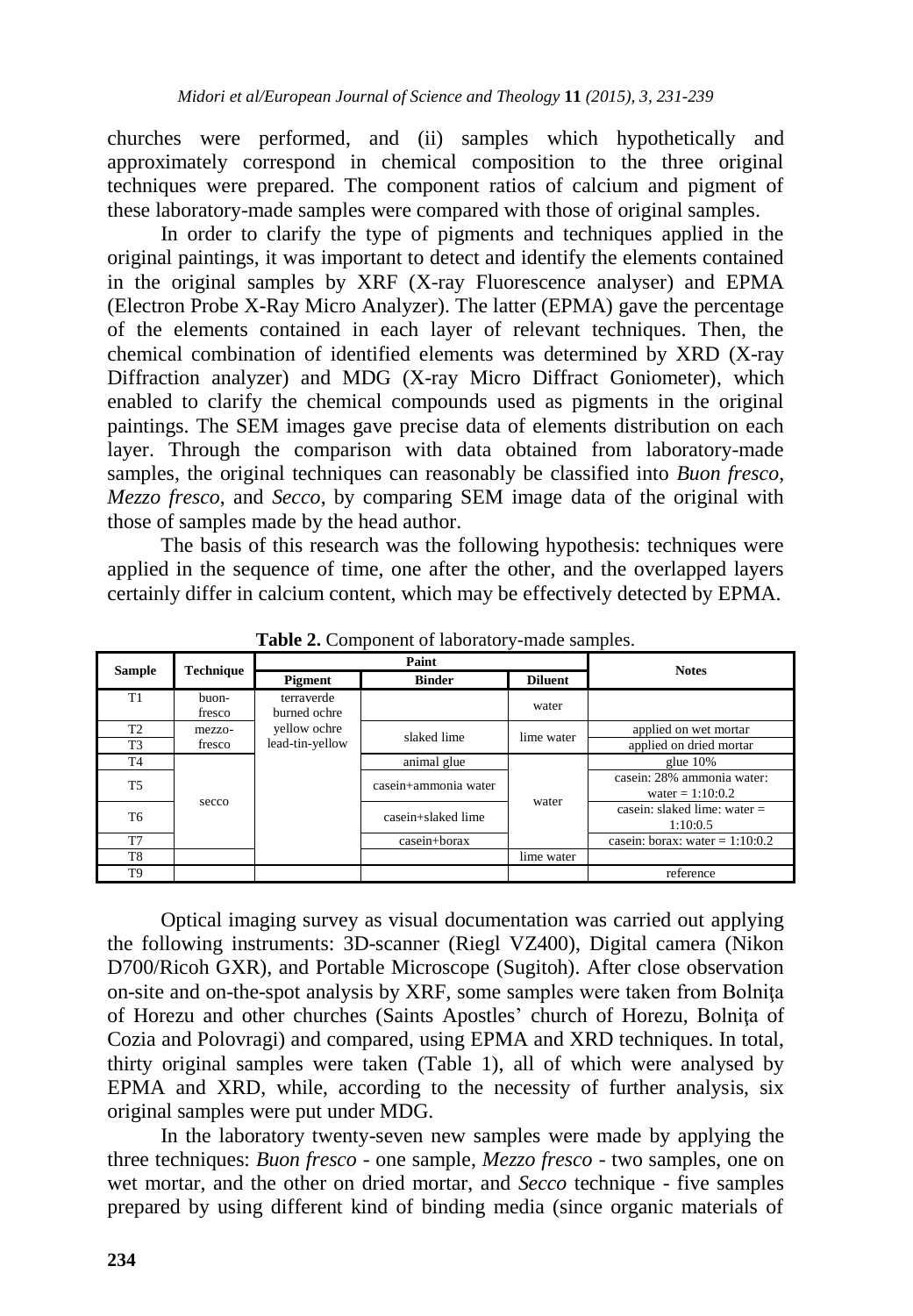original painting have not yet been identified). One sample was left without any pigment layer, as a reference data. Table 2 gives 9 types (T1-T9) of laboratorymade samples for each colour (terraverde, burned ochre, yellow ochre and leadtin-yellow), the total number of samples being thirty six.

# **3. Results**

Analyses of laboratory-made samples clearly showed that the three types of painting techniques differ from each other in composition of calcium (main component of mortar) and pigment component (Figure 2). In *Buon fresco* sample, calcium is not detected in the pigment layer, though a thin but clear layer of calcium is observed on the topmost surface, which may properly be regarded as transparent calcite layer. Samples of *Mezzo fresco* technique, show calcium content in whole layers, which means that the pigment was sufficiently mixed with calcium before its application. In samples of *Secco* technique, calcium is not observed in the pigment layer or on the surface of the sample, the pigment layer being totally separated from the supporting layer. An additional careful observation on the pigment components shows a difference in density which comes from the difference of painting procedure along the sequence of time. *Buon fresco* sample shows highest detection and *Secco* technique follows to it, while pigment layer of *Mezzo fresco* technique is low in density and it is even difficult to identify the layer itself.



**Figure 2.** Back scattered electron images and element mapping images of three painting techniques.

Following these results, the samples taken from original paintings are analysed in the same way, and the results of the analysis are compared with those of laboratory-made samples. Through comparative consideration it has clearly been shown that all samples have *Buon fresco* layer in the deepest part, which can be considered as an underdrawing, painted before its wall dry. And after *Buon fresco* layer, an actual colouring or a fine decorating layer comes over it, from *Mezzo fresco* to *Secco* painting, painting on completely dried mortar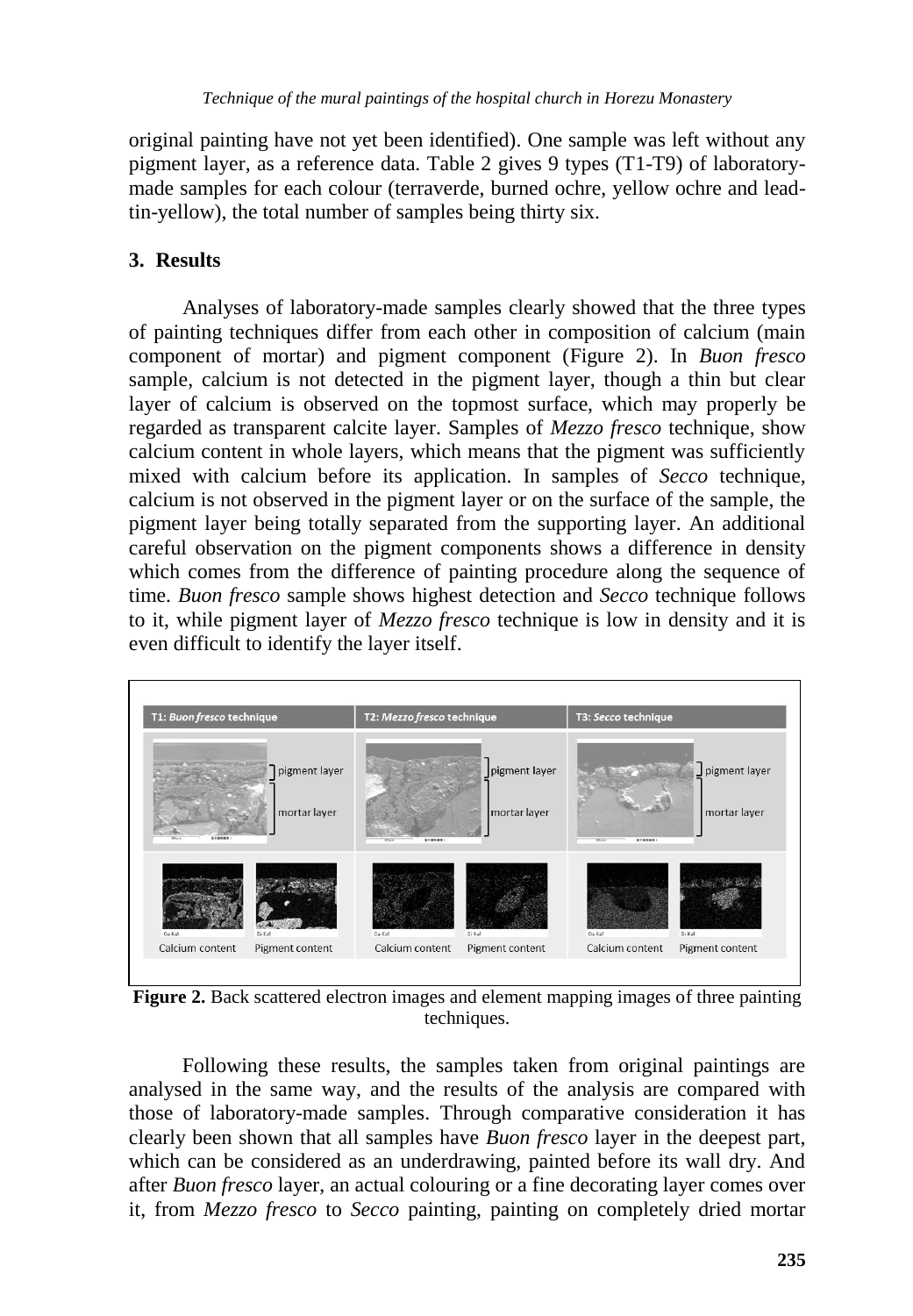without being tied to time. The *Mezzo fresco* technique generally shows better adhesion applying on wet mortar, though it seems that in late Medieval times, slaked lime is used simply as a white colour, without taking due consideration of the wall condition.

Table 3 shows inorganic materials used for mural painting in Bolnita. The mural paintings of Bolnita were painted mostly by creating layers of single pigments, and there are only few layers of mixed pigments: carbon black and yellow ochre, and red underlayer of metallic foils. In comparison churches, there are other mix layers: lead-tin-yellow and green earth; smalt and carbon black.

|               | <b>Horezu</b>            | <b>Comparison churches</b>      |  |  |  |
|---------------|--------------------------|---------------------------------|--|--|--|
| Blue          | Smalt<br>Azurite         | Smalt                           |  |  |  |
| Red           | Iron-oxide-red<br>Minium | Iron-oxide-red<br>Minium        |  |  |  |
| Yellow        | Yellow ochre             | Yellow ochre<br>Lead-tin-yellow |  |  |  |
| Green         | Green earth<br>Malachite | Green earth<br>Malachite        |  |  |  |
| White         | Calcium hydroxide        | Calcium-hydroxide               |  |  |  |
| <b>Black</b>  | Carbon black             | Carbon black                    |  |  |  |
| Metallic foil | Gold leaf<br>Silver foil | Gold leaf                       |  |  |  |

**Table 3.** Materials used for mural painting.

Lead-tin-yellow was detected in two comparison hospital churches and probably used in some other churches as well, which were examined for comparative studies. In decoration of clothes in naos or porch in those two hospital churches, the brilliant lemon yellow coloured lead-tin-yellow was used for all three types of painting techniques. Lead-tin yellow, made by heating the mixture of lead and tin oxide, has high-coatability and is resistant against both acid and alkaline. With this reason, it has been frequently used during late-Medieval times, though, the pigment has not yet been identified in churches of Horezu monastery including Bolnita, and the only yellow colour detected was yellow ochre. In all churches analysed in this study, yellow ochre was observed in the first layer of painting layer in almost whole part of the wall, which indicated that the pigment was used not only as a yellow colour decoration but also as main pigment for *Buon-fresco* underdrawing.

The main pigment for blue colour was smalt in all examples observed in this study. No exception was confirmed. Estimating 10 mol of all oxygen, oxide weights % of the elements detected were calculated by EPMA. The result is shown in Table 4. Modern smalt (Zecchi and Kremer product) were also analysed in comparison. Smalt of Cozia and Horezu contained impurities which derived from original minerals of cobalt such as Smaltite. The existence of impurities is the biggest difference from modern industrialized smalt [1]. Between the smalt of Cozia and Horezu, there was a clear difference in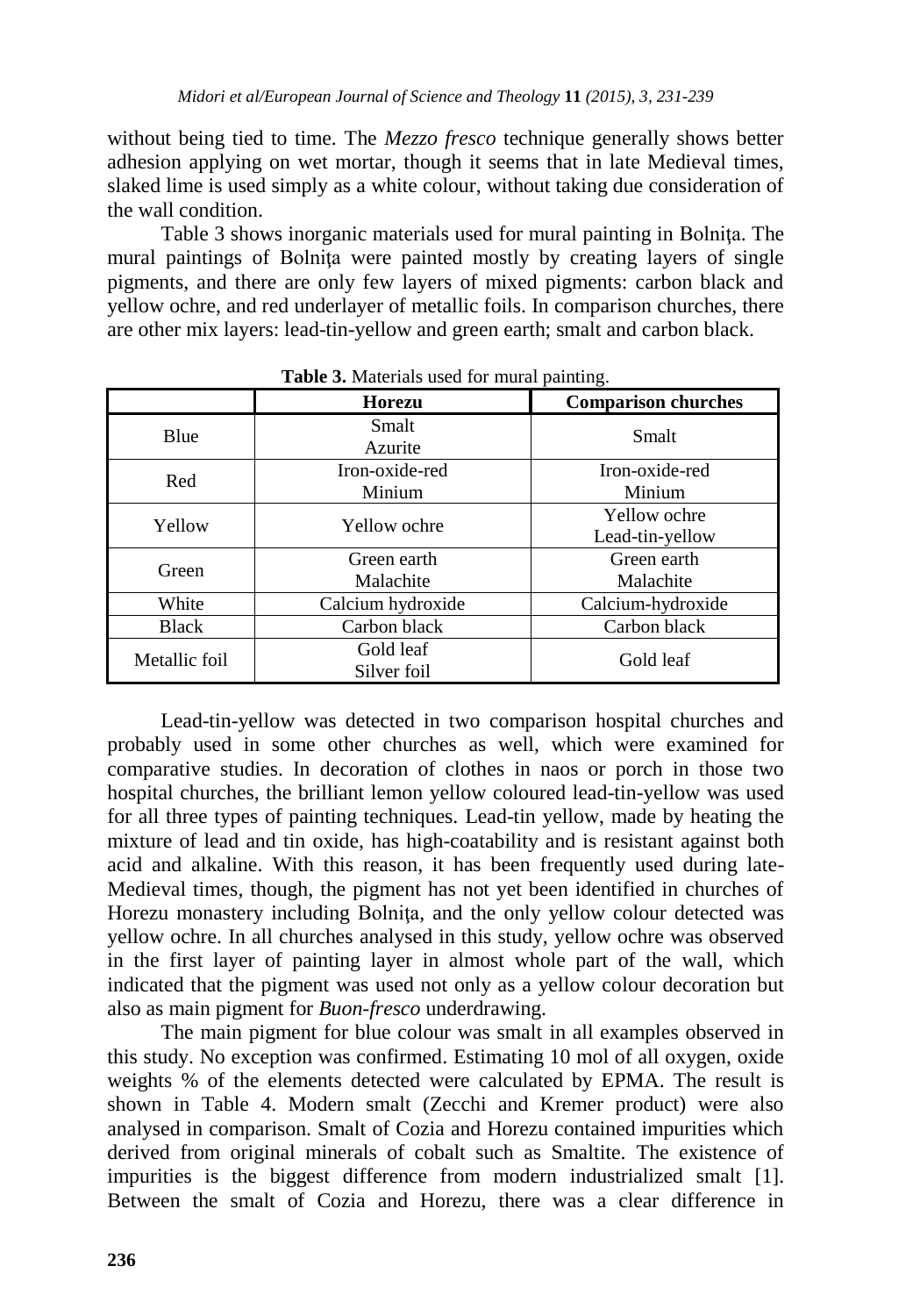production process: smalt of Horezu is a so called cobalt glass coloured with cobalt oxide, while that of Cozia is a soda glass which contains sodium instead of potassium and colouring with cobalt. Cozia smalt contained more arsenic as impurities than Horezu. The lead oxide contained in Cozia smalt gives its property as lead glass as well.

| <b>Sample</b> | SiO <sub>2</sub> | K,O           | CoO          | As <sub>2</sub> O <sub>3</sub> | Fe <sub>2</sub> O <sub>3</sub> | Oxide of Al, Ca, Ni, Bi                          |
|---------------|------------------|---------------|--------------|--------------------------------|--------------------------------|--------------------------------------------------|
| Horezu 1      | $73.2 - 75.0$    | $12.9 - 15.0$ | $1.8 - 2.2$  | $1.8 - 3.1$                    | $2.3 - 2.4$                    | $0.6 - 1.4$<br>$(Na2O:0.7-0.9)$                  |
| Horezu 2      | 76.3-77.3        | 13.3-13.4     | $1.4 - 1.5$  | $1.4 - 2.3$                    | $1.4 - 1.5$                    | $0.5 - 1.4$<br>(Na <sub>2</sub> O: 0.3)          |
| Cozia 1       | 57.2-66.4        | $0.6 - 1.0$   | $5.5 - 6.7$  | 11.8-13.7                      | $3.5 - 4.2$                    | $0.1 - 5.3$<br>$(Na2O:5.9-7.3, PbO: 0.9-3.0)$    |
| Cozia 2       | 54.9-60.5        | $0.5 - 0.9$   | $4.9 - 6.2$  | $9.5 - 13.1$                   | $3.2 - 3.5$                    | $0.3 - 1.4$<br>$(Na2O: 8.4-14.5, PbO: 7.9-10.0)$ |
| Zecchi        | 76.4-81.3        | $7.0 - 14.7$  | $8.7 - 11.4$ |                                | ٠                              |                                                  |
| Kremer        | 69.1-74.6        | 15.5-17.1     | $9.2 - 13.7$ | ٠                              | $\overline{\phantom{a}}$       | ۰                                                |

**Table 4.** Composition of smalt.

The iron-oxide-red was most extensively used as red pigment. The minium was preferred for folds of clothes, detail decoration and ornaments of nobles specifically painted in the naos. Minium was frequently applied for underlayer of metallic foils as well, mixed with iron-oxide-red or lead-tinyellow. The colour of the red underlayer seems to have had relation with the iconography of the decoration: stars and aureole should have bluish red underlayer, using iron-oxide-red as main pigment; crowns, clothes or other fine decorations should be backed up with yellowish red underlayer, using minium as main pigment, and sometimes mixed with lead-tin-yellow. No lead-tin-yellow was detected in all samples from Horezu churches. In contrast, in samples from Cozia and Polovragi, we found that lead-tin-yellow was often mixed with minium as an underlayer of metallic foils of votive images. The brilliant minium colour was rationally chosen not to be used for surface decoration. It was well known from the medieval time that the minium was not suitable for the mural painting, as they found that minium decorated surface had been turned black of lead dioxide without exception. In addition, very little amount of cinnabar in the layer of minium was found, detected in the clothes of saints painted in the nave of Bolniţa, though it is not clear if it was used consciously or not.

Silver foil decoration was found only in Horezu (Bolnita and Saint Apostles church). This decorative method is particularly characteristic in Bolnita (Figure 3), as whole part of clothes of votive family and patrons are covered with silver foil, extending to the entire lower part of the western wall of the naos. Although today we see all these silver foils oxidized and weared in black, the joint lines of foils are still visible. Through microscope, unoxidized silver foils are clearly observed and SEM analysis proved that those parts have one or two layers of silver foil (Figure 4).The SEM images also proved that the surface of silver foils is chlorinated, the reason of which is yet to be studied.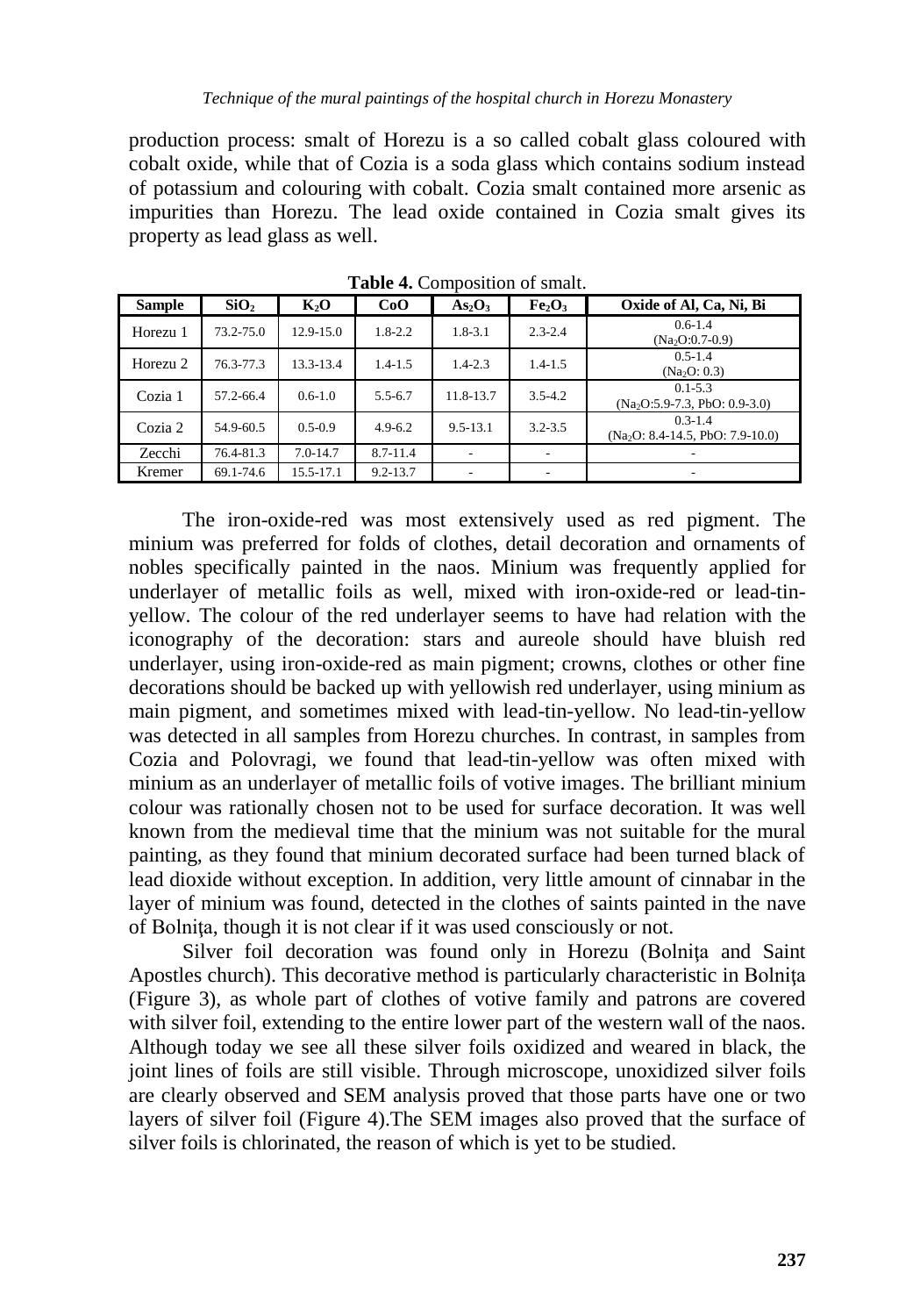

**Figure 3.** Detailed view of the votive image, where unoxidized remains of the silver foil decoration are still observed.



**Figure 4.** Optical microscope image and back scattered electron image of silver foil decoration, with 8 elements mapped separately on the right. The mapping of Ag gives the proof of silver strata.

The colour of the underlayer of the foil is not so dark as usually is in case of silver foils. Instead, it was observed a mixed red layer of minium and ironoxide-red. The silver foils bear a decoration of fine pattern of carbon black which is not often seen on mural paintings. We know that medieval masters had already mentioned the defect of silver foils which are not suitable to be used in mural paintings because of discolouring oxidation. Despite of this common knowledge from medieval times, the silver foil decoration was selected and put